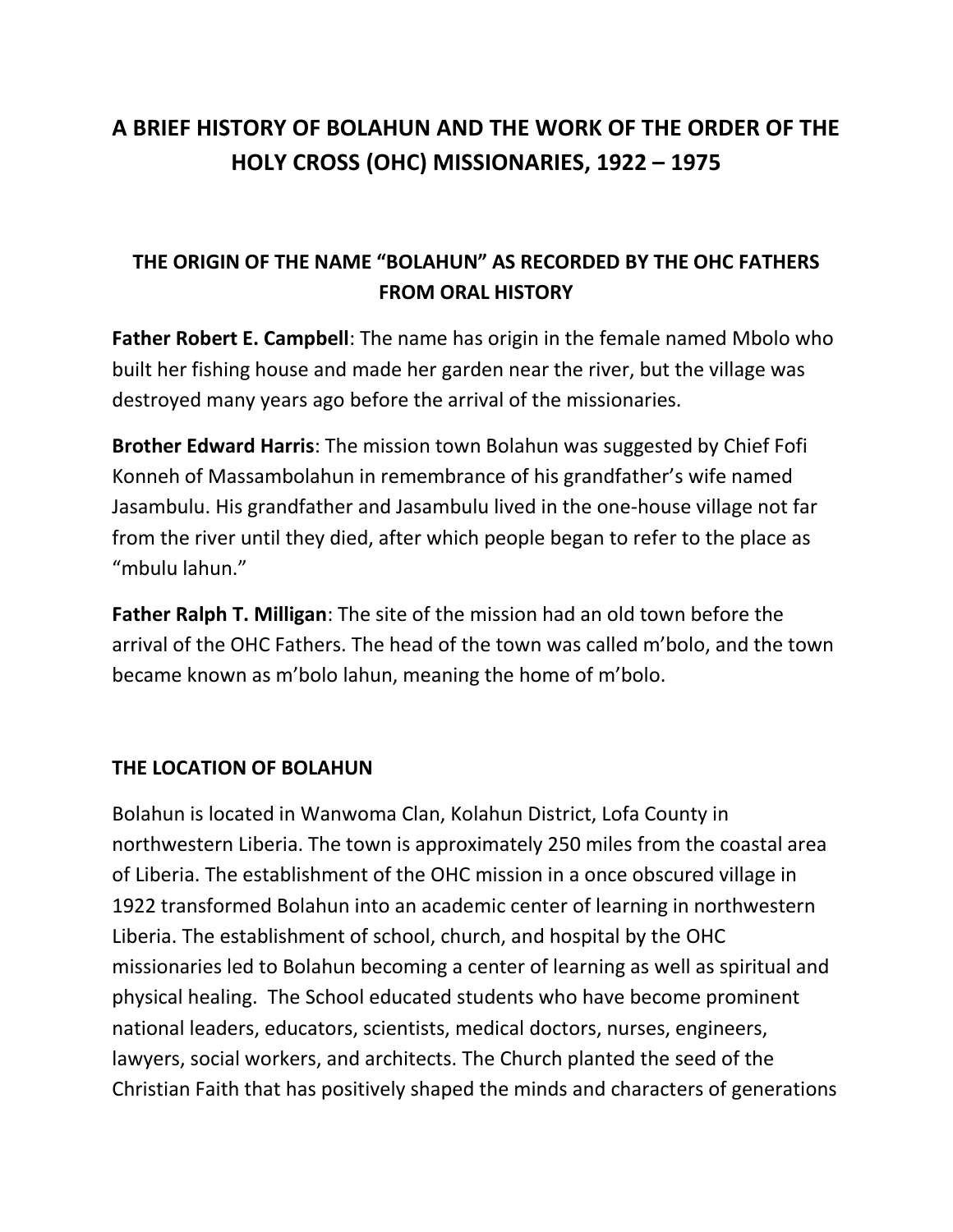of Liberians and non-Liberians who have contributed immensely to the betterment of humanity. The St. Joseph Hospital, under the care of European and American medical doctors and local nurses, provided treatments for tropical and other diseases for patients from Liberia, Sierra Leone and Guinea. The school, church and hospital catered to the needs of various ethnic groups and nationalities that came in numbers and settled in Bolahun. For more than half a century, the work of the OHC missionaries and the settlement of different ethnic groups and nationalities transformed Bolahun into a metropolitan center in northwestern Liberian hinterland.

# **Before the Arrival of the OHC Missionaries in Bolahun**

In April of 1921, the OHC in West Park, New York, announced that it has decided to "enter the foreign mission field" by sending missionaries to West Africa. The OHC decided to start a missionary work in Liberia with the permission of the Episcopal Church of Liberia under the leadership of then Bishop Walter Henry Overs. Bishop Overs accepted the idea of the OHC missionary work in Liberia in collaboration with the Episcopal Church. Bishop Overs later communicated with the OHC in New York that Liberia was created in 1822, but its hinterland was inhabited by indigenous people who were either Muslims or believers in African Traditional Religion (ATR). Bishop Overs noted further that OHC missionary work would be a welcoming effort because "children were growing up in the [Liberian] hinterland in vice and ignorance."

## **THE SEARCH FOR SITE FOR THE OHC MISSIONARY WORK IN LIBERIA**

The first group of OHC missionaries were sent to northwestern Liberian hinterland in 1922 by way of Sierra Leone because of the lack of motor roads from the coastal area of Liberia to the hinterland. The group travelled by train to the Sierra Leonean-Liberian border and then entered into northwestern Liberia. They later arrived on February 22, 1922 in a predominately Bandi-Muslim town of Massambolahun. They were received by Chief Fofi Konneh, the Muslim Chief of Massambolahun town. Chief Fofi gave permission for the OHC missionaries to establish the first "Christian Prayer House" on the outskirt of the town in February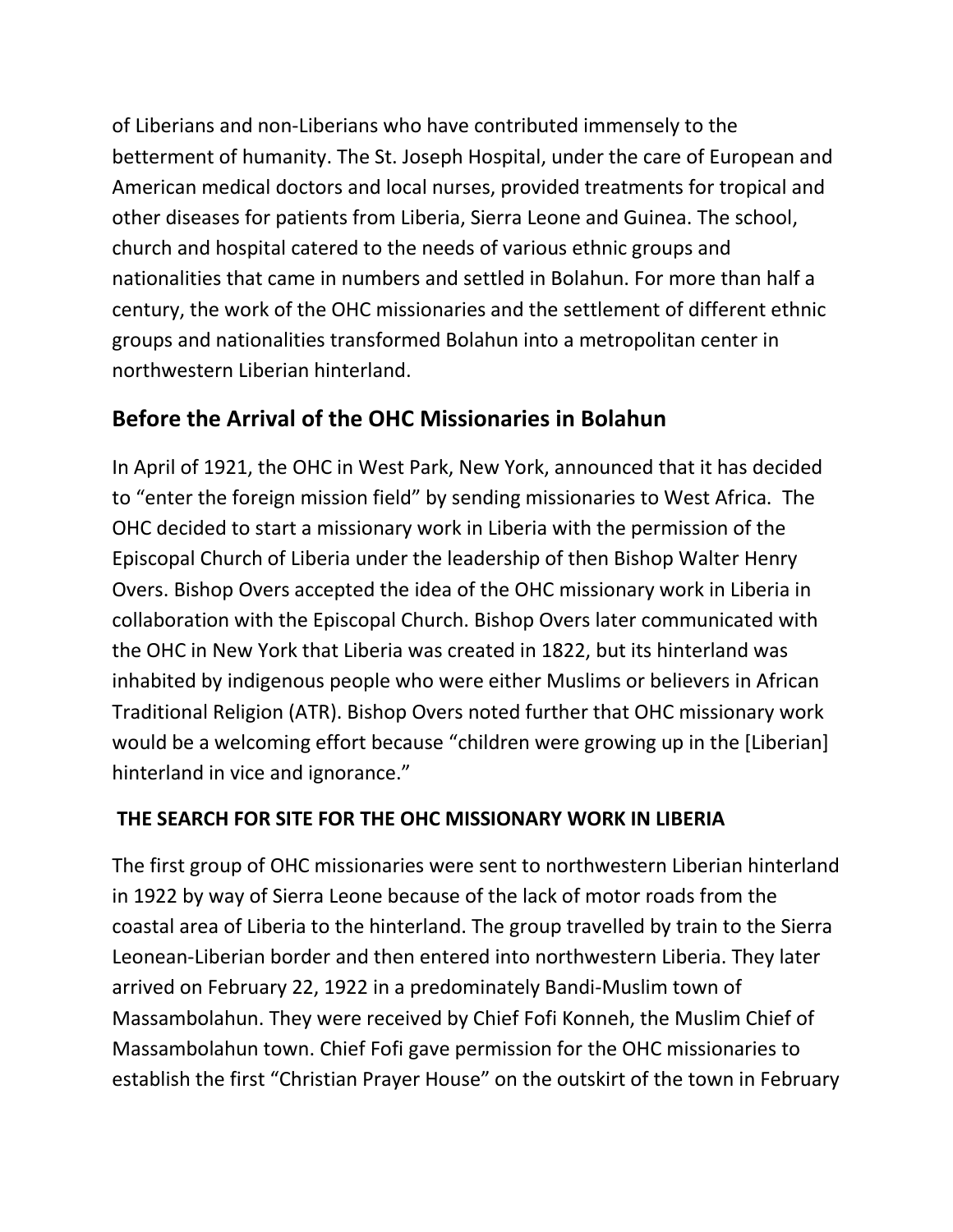of 1922. Chief Fofi Konneh allowed the OHC Missionaries temporary permission to settle near Massambolahun until final permission from the Liberian government. The OHC decided to establish in Massambolahun because of two reasons. First, Chief Fofi Konneh was MOST RECEPTIVE to the idea of the OHC establishing mission near his town. Second, Massambolahun town at the time was a center of large population and therefore a town of considerable importance.

On May 2, 1922, prominent Bandi Chiefs, including Fofi Konneh and Njave Manjo, met in Kolahun in the presence of Western Providence Commissioner James Ledlum. They approved during the meeting the OHC request to establish a mission station in Bolahun.

## **THE OHC OFFICIALLY ACQUIRED LAND FOR THE CHRISTIAN MISSION**

On August 14, 1922, President Charles D. B. King issued official permit to the OHC to occupy a piece of land to "establish Church and School buildings."

Those who signed the document of permission included:

- 1. Father Herbert Hawkins for OHC
- 2. Western Province Commissioner James Ledlum for the Liberian Government
- 3. Chief Fofi Jorkor Konneh for the people of Wanwoma Clan.

NOTE: The land was not own by the OHC, but it was to be used for Christian work and should be turned over to the local people at the end of their work.

## **The FIRST GROUP OF OHC MISSIONARIES ARRIVED IN MASSANBOLAHUN**

Father Herbert Hawkins – Head Rev. Father Barnette Rev. Father Hazzard – Official photographer Rev. James Dwalu – a Liberian Priest (Vai) Rev. Elwood Haines - Head of Episcopal Mission in Cape Mount

They were accompanied by Several Sierra Leonean Porters.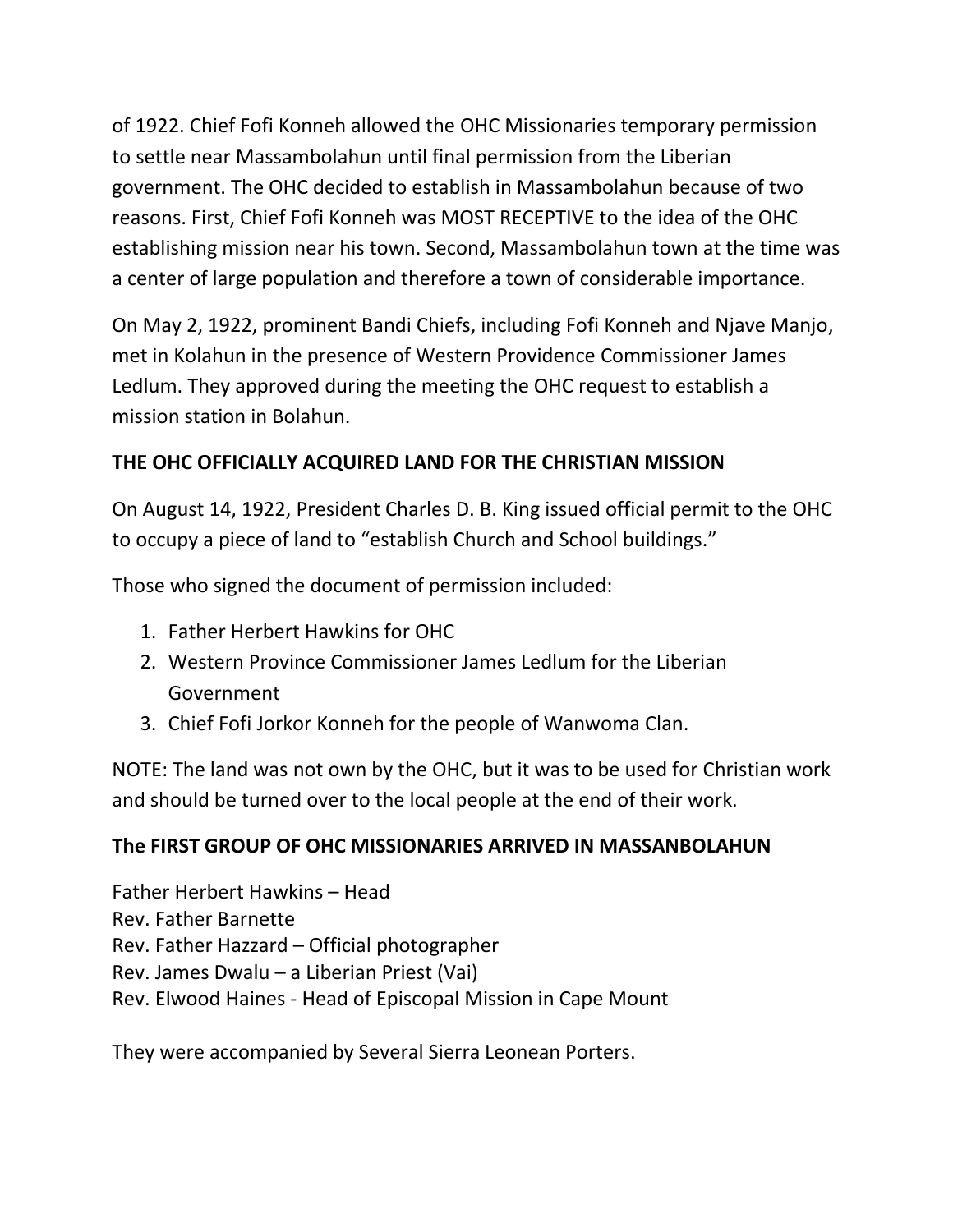# **WHY THE OHC CHOSE BANDILAND AND BOLAHUN TO ESTABLISH THE MISSION?**

### **Bandiland**

It is centrally located in relation to the Kissi, Loma, Mende, Belle, and Gola. It was possible from this central point to exert Christian influence to the adjoining ethnic groups.

#### **Bolahun**

The area was suitable because of the presence of natural features such as fertile land (for farming and gardening), a hill to build a Monastery, and a river to support the mission station. The area was also centrally located between two big Muslim towns of Massambolahun and Sosomoilahun and "a Christian colony" in Bolahun would radiate [Christianity] to counter the spread of Islam.

## **THE ARRIVAL OF THE SECOND GROUP OF OHC MISSIONARIES**

On October 5, 1922, the second group of OHC Missionaries arrived in Massambolahun Town, also by way of Sierra Leone.

THE GROUP INCLUDED:

Father Robert E. Campbell - Head Father Harold Manley – Mission Architect Alan Sori (aka Kotor Sori) Mr. (James) Salifu – Chief Chef They were accompanied by Six Sierra Leonean Porters

#### **The THREE PILLARS OF THE OHC MISSIONARY WORK IN BOLAHUN:**

- 1. **Church**:
- 2. **School**:
- 3. **Hospital**: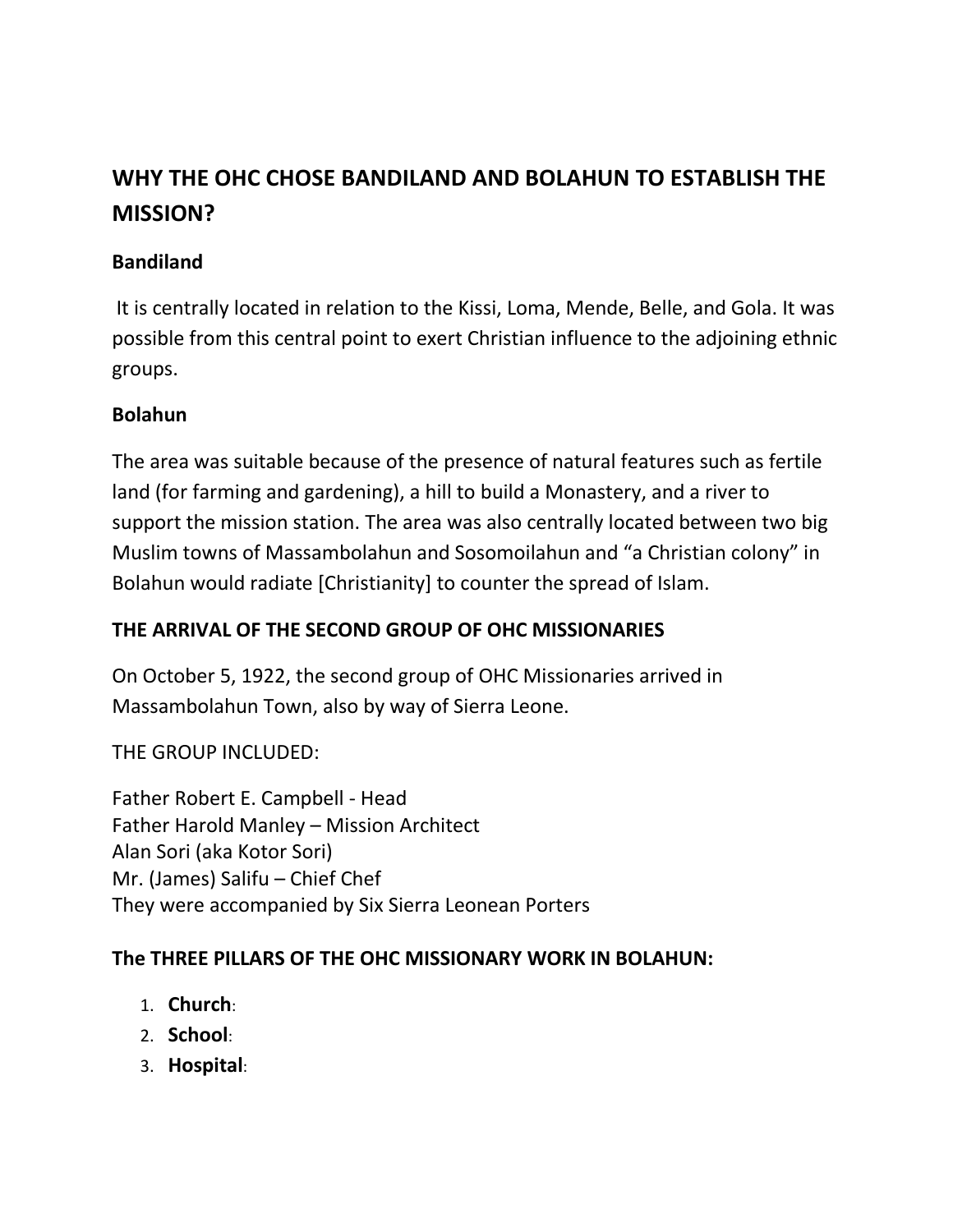## **THE CHURCH AS INSTRUMENT OF CHRISTIAN EVANGELISM**

Father Hawkins told OHC, West Park, New York: "We need a Christian Colony in Bolahun and establish outside stations to prevent the Islamization of the whole of northwestern Liberia."

Priests who serve should be lovers of the people, have the ability and capability to connect with them, be willing to reach out to them in their villages with the Gospel. Teach the local people to become evangelists who would teach their people in their own languages.

On March 27, 1923, the OHC relocated the Mission Station from temporary location in Massambolahun to Bolahun.

On October 11, 1923, Father Robert E. Campbell officiated the laying of the cornerstone of the first St. Mary Church in Bolahun.

In 1924, St. Athanasius Monastery established in Bolahun.

In 1929, the New Monastery was built and dedicated up the hill.

#### **The OHC Established Outstation Churches**

- 1927 St. Martin Church in Foya Dundu
- 1927 St. Lawrence Church in Boawohun
- 1935 Anglican Sisters' first visit to Chief Gbaiya of Tagulanhun
- 1938-St. Thomas Church in Ndambu
- 1943- New St. Mary Church dedicated in Bolahun
- 1948- St. Peter Church in Gondolahun
- 1948 St. George Church in Vahun
	- -Holy Cross Chapel in Kolahun
	- -St. Andrew Church in Mbaloma
	- Porluma Station

## **OHC Method of Christian Evangelism among the People:**

- 1. Try to learn and speak the languages of the local people.
- 2. Translate the Gospel into local languages.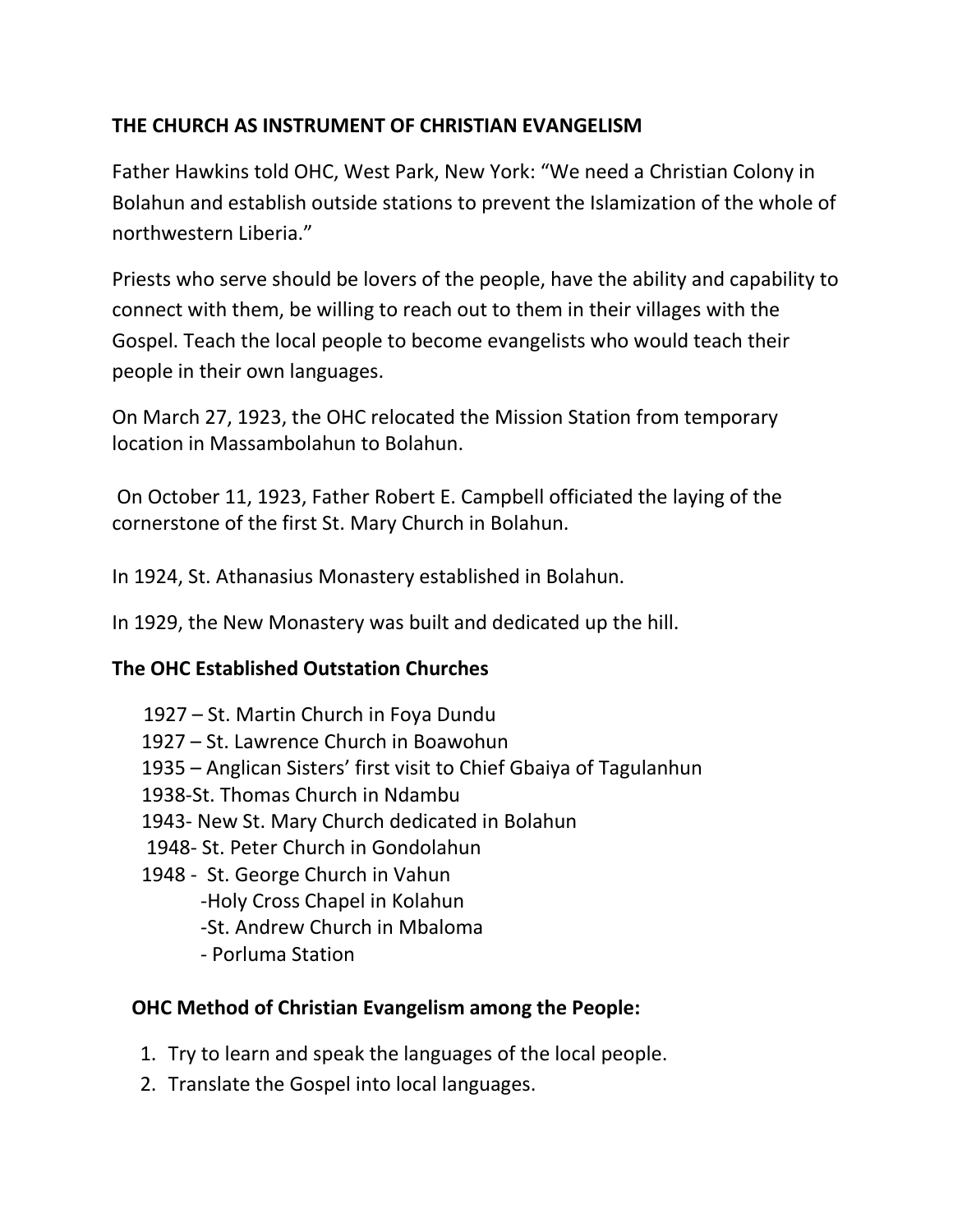- 3. Educate and train young men and women to become agents of the Christian Faith among their people.
- 4. Train local people in medical knowledge so that they would use their skills for physical as well as spiritual healing of the sick.

#### **MISSION SCHOOLS AS INSTRUMENTS OF CHRISTIAN EVANGELISM**:

In May 1925, OHC Missionaries in Bolahun sent the following message to OHC, New York.

"A school in Bolahun will be the principal evangelical agent. It will mold the minds and characters of future leaders who would build a new society based on Christian Civilization that they have learned in the Mission School."

Teachers of the school will use their knowledge of the Bible to teach the students about the Gospel of Christ and Christian way of life. Every member of the mission school staff has to be a practice missionary.

On September 1, 1923, the first school named St. Philip Elementary opened in Bolahun with total of 7 students.

First students enrolled: Fodi Konneh and Langama.

Uniform: Country clothes.

The first teacher: Thomas Hunter, a Sierra Leonean from Sherbro.

In January 1924, Father Harry J. Stretch was appointed first Headmaster of Bolahun School.

In 1927, Mr. Steven E. Manley became the second Headmaster of Bolahun School. He was previously a resident of Sherbro Island and teacher at the United Brethren in Christ School.

In June 1928, a Muslim Chief Mollie Farvander of Sosomoilahun sent his son Munyah to OHC for school. He was given the name Herbert Munyah.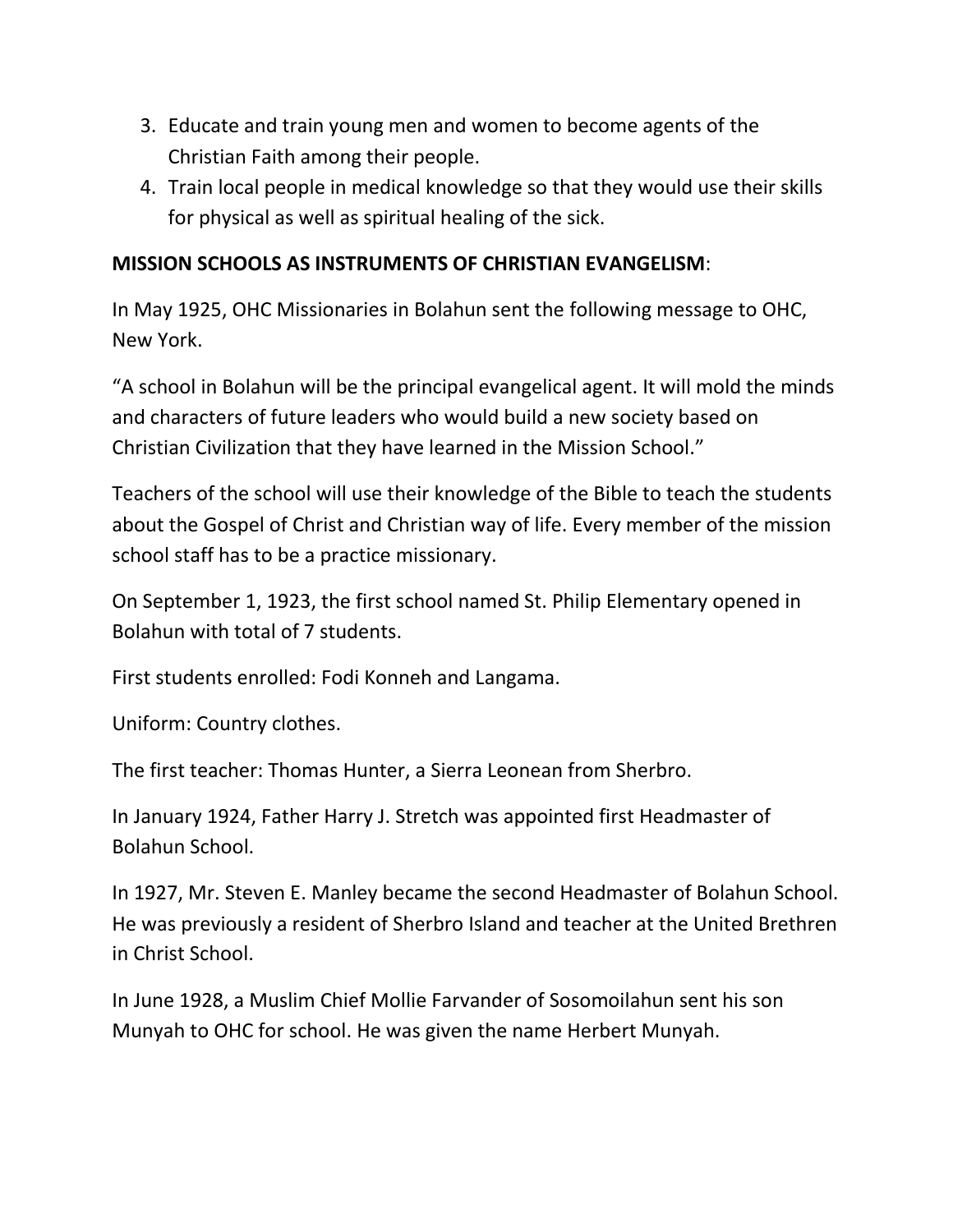In July 1932, St. Agnes School for girls only started under the directorship of Sis. Clare.

In 1935, Girls and boys were allowed in St. Agnes School.

The school discontinued in 1941, due partly to WWII and Sisters have to leave for England, and restarted in 1946 thru  $4<sup>th</sup>$  grade.

In 1933, Rt. Rev. Leopold Kroll to the OHC, New York: "When we opened the school in 1923, the government told the chiefs they must send boys to school.

The people of each village got together and decided who to send, not the parents of the students."

## **The OHC Established Outstation Schools**:

- 1. 1940 –Vazela School opened
- 2. 1945 Foya Dundu School opened
- 3. 1947 Pandemai School opened
- 4. 1948 Vahun and Gondolahun Schools opened.

In 1946, Rev. Father Raymond A. Gill organized the High School in Bolahun for boys only.

In 1947, St. Augustine High School opened with 5 boys.

In 1948, Girls were allowed in the High School. 48 students enrolled: 46 boys and 2 girls

Breakdown of Students by Ethnic groups: 19 Bandi, 14 Loma, 5 Kissi, 3 Mandingo, and 1 Mende

Father Bessom became the first principal.

After the opening of St. Augustine High, students were no longer sent to St. John in Cape Mount for further education.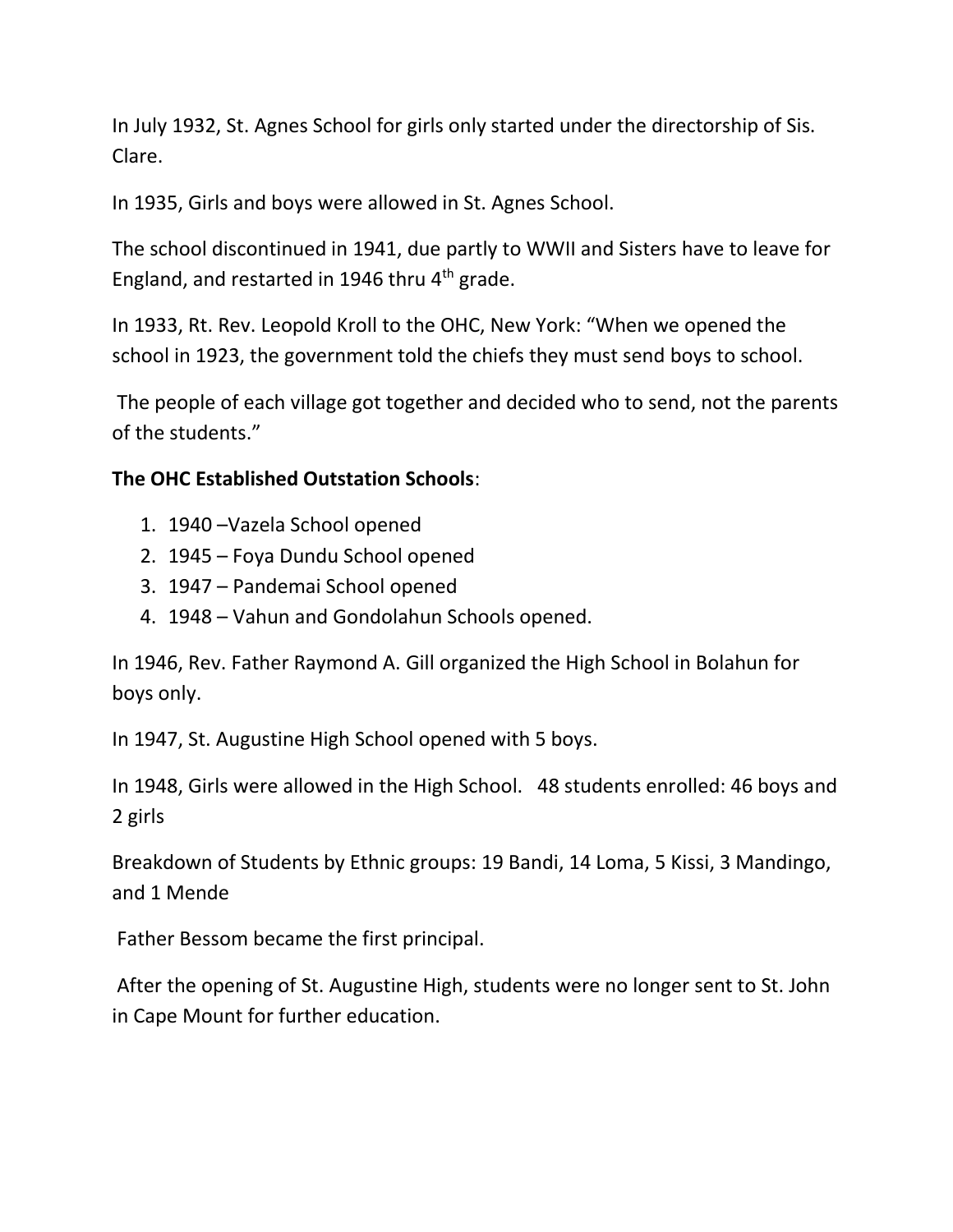## **THE HOSPITAL AS AN INSTRUMENT OF CHRISTIAN EVANGELISM**

Doctors at the hospital were to use their medical skills and knowledge as means to an end. The end will be to draw the souls of men and women to Him who alone can recover them from the mortal sickness of their souls. Doctors were to use their healing art to point their patients to the Great Physician, Jesus Christ.

In 1923, Father Allen arrived and began proving basic medical services at the hospital. He was not a professional physician but had basic training and knowledge in tropical first aid from Livingstone College in London. He started providing treatment for some tropical diseases.

Father Allen quoted one of the first patient he treated:

"White-man medicine strong too much."

OHC Fathers told OHC, New York:

"Medical services will help to break the last vestiges of hostility or opposition to planting Christianity in Bolahun."

On February 2<sup>nd,</sup> 1926, Dr. Edgar Maas, an ex-Captain of German Army of WWI, arrived in

Bolahun. He was the first medical doctor in Bolahun.

In July 1927, St. Joseph Hospital in Bolahun was opened to patients. 1928-1929 – Dr. Germann worked with Dr. Maas at the hospital.

1931- 1933 – Dr. Werner Junge replaced Dr. Maas. – 1936 - Dr. Joachim Kruger provided medical services. – 1937 – Sister Dr. Joan Clatworthy provided medical services. – 1939 – Dr. Roger Fowler served as the first American medical doctor. – 1941 – Dr. Joseph L. Selden provided medical services. 1941- 1944 – Dr. E. P. Veatch provided medical services. – 1951 – No resident medical doctor at St. Joseph Hospital.

Sister and trained nurse, Hilary Link, worked with Father Kroll, Brother Sydney, and Patrick Siafa to provide medical services at the hospital.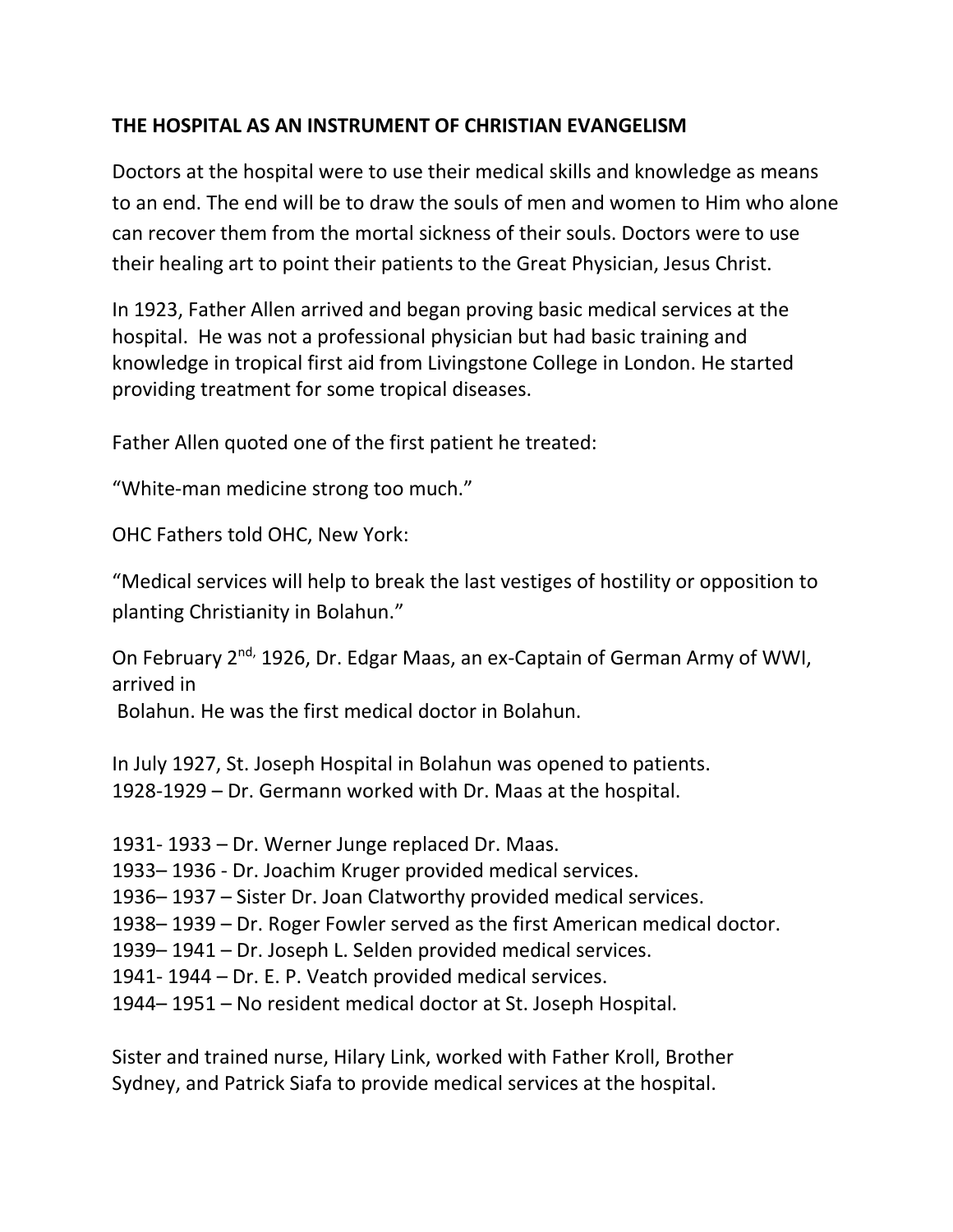Patrick Siafa operated hernias and hydroceles after he had worked with various doctors for many years.

1951 – 1954 – Dr. and Mrs. William Rogers Beasley provided medical services.

He was trained in tropical medicine and treatment of sleeping sickness and leprosy. He established Mbalotahun for people with lepers. 1952 – Dr. Beasley introduced the first Landover Jeep in Bolahun by way of Guinea.

1954 – Rev. Dr. Joseph H. Smyth provided medical services. 1956 – Sister Una arrived and assisted with women medical cases.

#### **SOME OF THE EARLY CHRISTIAN FAMILIES IN BOLAHUN**

Mr. and Mrs. Lewis Momoh Children: James Karmo and Anna Sao Momoh Mr. and Mrs. William Morlu Children: Gabriel and Sembe Morlu Zachariah Kpoto Cyprian Ambulay and son Michael Karmo

#### **THE OHC PRIORS OF BOLAHUN, 1922 – 1947**

The Rev. Robert E. Campbell, 1922 – 1925 The Rev. McVeigh Harrison, 1925 – 1926 The Rev. James H. Gorham, 1926 – 1932 The Rev. John S. Baldwin, 1932 – 1937 The Rev. Leopold Kroll, Jr., 1937 – 1946 The Rev. Joseph G. Parsell, 1947 – 1980s

## **April 8, 1960 – President WVS Tubman officially opened the motor road to Bolahun.**

Prepared by: Sam B. Ngovo, PhD 5 June 2017